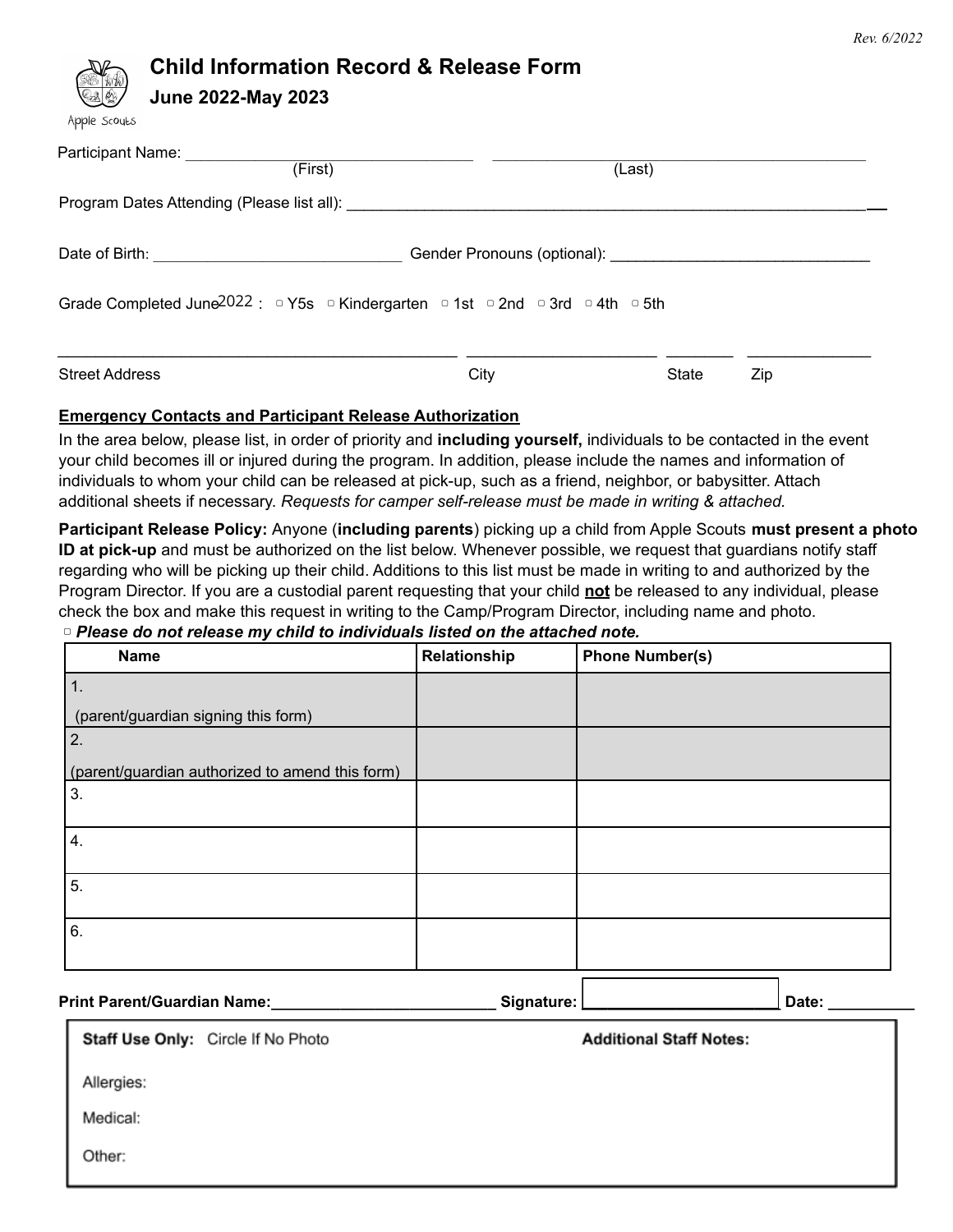## **Diet and Nutrition** Please check all that apply:

| No Special Needs     | Lactose Intolerant/Dairy Free | Vegetarian | Other, please specify: |
|----------------------|-------------------------------|------------|------------------------|
| Peanut/Tree nut Free | Gluten Intolerant/Wheat Free  | Vegan      |                        |

\_\_\_\_\_\_\_\_\_\_\_\_\_\_\_\_\_\_\_\_\_\_\_\_\_\_\_\_\_\_\_\_\_\_\_\_\_\_\_\_\_\_\_\_\_\_ \_\_\_\_\_\_\_\_\_\_\_\_\_\_\_\_\_\_\_\_\_\_\_\_\_\_\_\_\_\_\_\_\_\_\_\_\_\_\_\_\_\_\_

\_\_\_\_\_\_\_\_\_\_\_\_\_\_\_\_\_\_\_\_\_\_\_\_\_\_\_\_\_\_\_\_\_\_\_\_\_\_\_\_\_\_\_\_\_\_ \_\_\_\_\_\_\_\_\_\_\_\_\_\_\_\_\_\_\_\_\_\_\_\_\_\_\_\_\_\_\_\_\_\_\_\_\_\_\_\_\_\_\_

## **Insurance/Physician Information**

Insurance Provider **Provider** Policy #

Name of Physician **Name of Physician** Phone #

## **Immunization History**

Has the participant received a COVID-19 vaccine? **Q YES Q NO Has the participant been boosted?** Q YES Q NO Are the participant's other immunizations up to date/current?  $\nabla$  YES  $\nabla$  NO

**Physical Health History:** *Please check all that apply.*

| Recent Injuries | Migraines       | Bleeding/Clotting | Cardiac Conditions                                                                                               | Hospitalization/Surgery                                                                                            |
|-----------------|-----------------|-------------------|------------------------------------------------------------------------------------------------------------------|--------------------------------------------------------------------------------------------------------------------|
| Chronic Illness | <b>Seizures</b> | <b>Diabetes</b>   | Mononucleosis                                                                                                    | Other                                                                                                              |
|                 |                 |                   | Please explain any injuries or conditions checked above. If needed, use a separate explanation sheet. If needed, | please contact the Camp Director so we can prepare the best experience possible, applescouts@appleplayschools.org. |

## **Asthma Management Plan**

Does the participant have asthma?  $\nabla$  YES  $\nabla$  NO

If YES, what triggers the participant's asthma?

If YES, do they need to carry the inhaler themselves? ○ YES ○ NO

If YES, does the participant need staff help to use the inhaler?  $\nabla$  YES  $\nabla$  NO

#### **Allergy Management Plan**

Please list known allergies. Please attach a treatment plan or explain treatment to be given in the space provided. All camp Allergy and Medication Policies pertain to minor participants. Info in the Family Handbook.

If your child has no known allergies, write "NO ALLERGIES" here:

| Allergen (please specify) | Allergy Type (check all that apply) | <b>Signs of Reaction and Treatment</b> |
|---------------------------|-------------------------------------|----------------------------------------|
| Nut:                      | □ Ingestion □ Contact □ Airborne    |                                        |
| Food:                     | □ Ingestion □ Contact □ Airborne    |                                        |
| Insect Stings:            | □ Ingestion □ Contact □ Airborne    |                                        |
| Medicine/Drugs:           | □ Ingestion □ Contact □ Airborne    |                                        |
| Other:                    | □ Ingestion □ Contact □ Airborne    |                                        |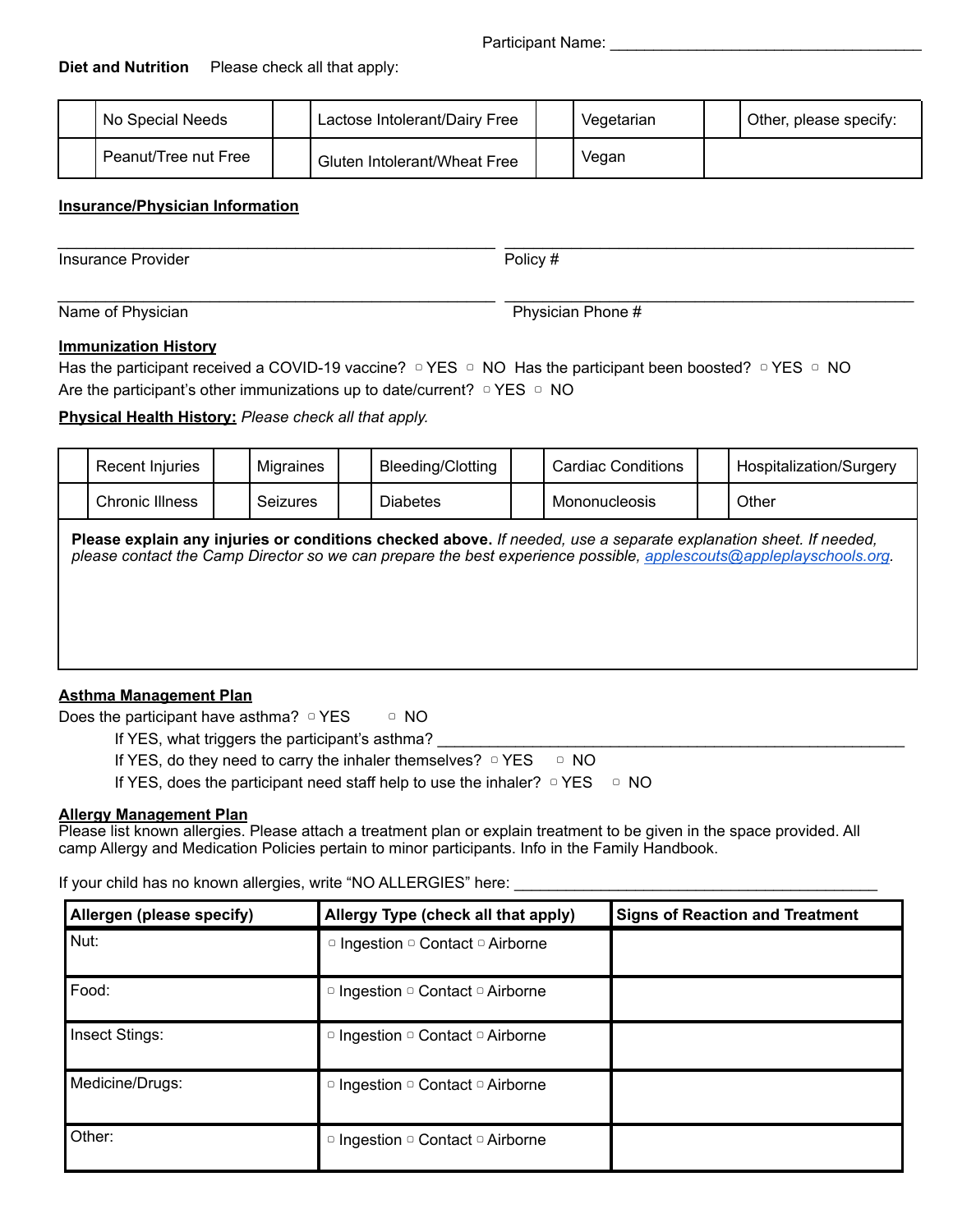Participant Name:

Neurodiversity Support and Mental Health Apple Scouts welcomes neurodiversity in our programs and strives to make *reasonable accommodations whenever possible. Please check any for which the child has been diagnosed/treated.*

| ADD or ADHD     | ODD | Learning Disability      | <b>Bipolar</b> | Anxiety |
|-----------------|-----|--------------------------|----------------|---------|
| Autism Spectrum | OCD | Developmental Disability | Other          |         |

Please share more information about any of the above. If your child would benefit from specific support, language, or strategies from our staff, please complete and attach a Neurodiversity Support Plan. Contact the Program Director with *questions: applescouts@appleplayschools.org.*

### **Medication Policy**

If the participant needs to take prescription or non-prescription medicine while at the program, the participant's parent/guardian will need to complete and attach a **Medication Authorization Form.** All medication must be in its original container/package, placed in a plastic bag, and clearly labeled. The participant's name must be printed on the label of all prescription medication. Please check that medication does not expire before the child's last day.

**Please list any medications taken regularly, including over the counter medications, and even if the medications are not administered at camp:**

## **Reasonable Accommodations**

**Reasonable Accommodation Policy:** Apple Scouts will make every effort to provide reasonable accommodations for campers with disabilities or physical restrictions. Requests for accommodation must be made in writing to the Camp Director at least two weeks prior to camp: applescouts@appleplayschools.org.

Are there restrictions on your child's activity while in the program, or will your child need accommodations? ▢ YES ▢ NO

If YES, please explain:

## **Primary Languages**

Does your child speak a primary language other than English?  $\nabla$  YES  $\nabla$  NO

If yes, what is your child's primary language?

**Other Relevant Information:** Please share any other relevant or important information so we can best support your child while they are at our program.